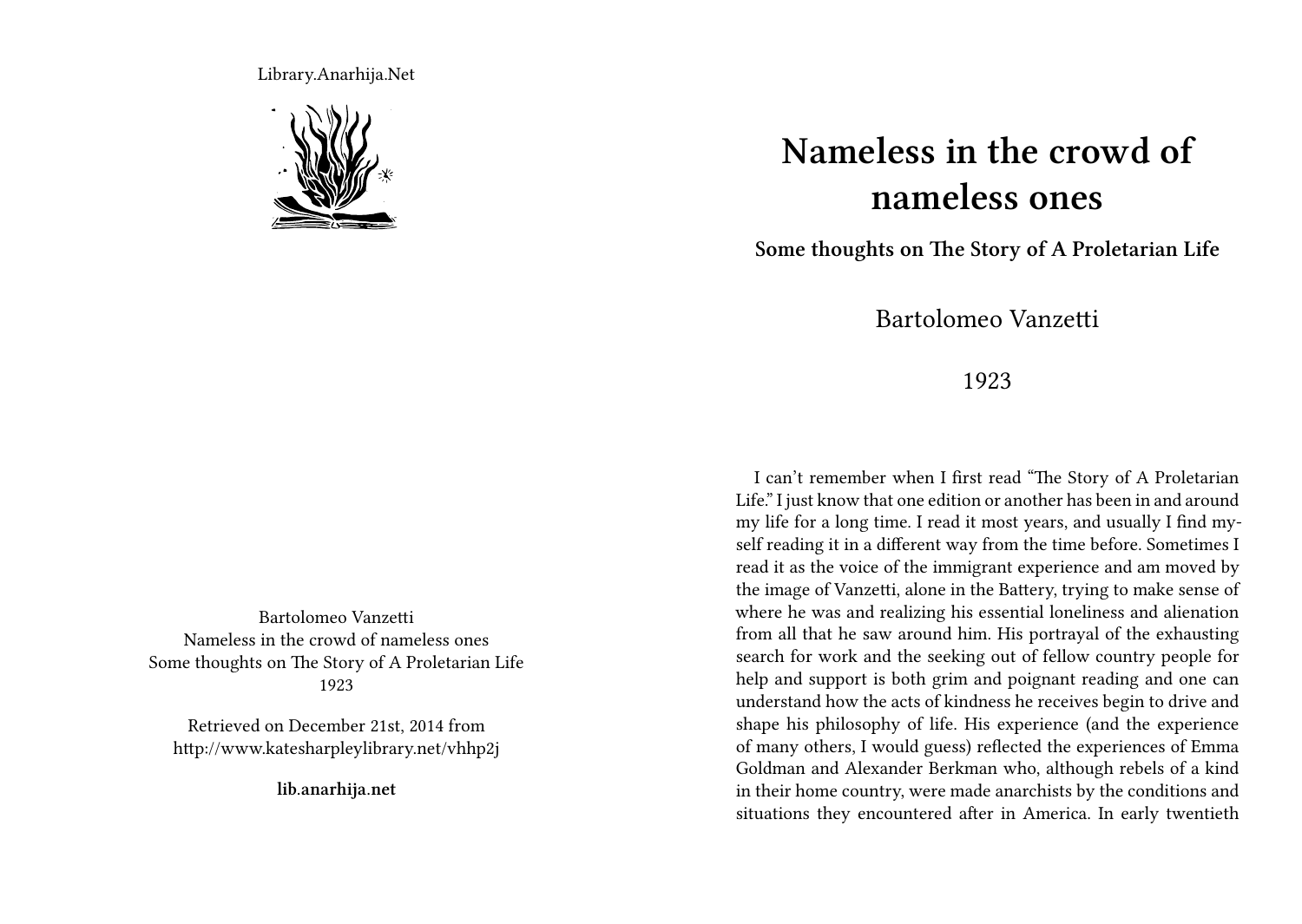century America, anarchism wasn't necessarily a foreign import, even if the press did live in fear of being swamped by immigrant devils arriving with hidden anarchist newspapers and pamphlets written in alien and crude languages. In truth it was American capitalism, with its casual, everyday cruelties that helped turn some immigrants into anarchists, Vanzetti his comrades among them.

Other times I read the pamphlet in the way I think Vanzetti wanted us to read it—as the autobiography of a working class man as a "proletarian". I think he was very clear as to what that actually meant by the word proletarian and it is important to him that we discover that clarity through our engagement with his writing. He wanted us to understand in concrete terms what it meant to be working class. In The Story of a Proletarian Life we read of the physical cruelties of his working life in Italy, a life that led to his contracting pleurisy; while his work experiences in America are no better. He endures hard, brutal labour in unbearable conditions that leave him exhausted and ill at the end of each working day. We need to be acutely aware when we read this section; the words on the page convey the smells, the aches, the exhaustion, and the mental misery that lie behind them and it would be inexcusable if we did not reflect on the life he is trying to describe. I sense he saw this as the most important section of his text and was trying to guide us into a foreign place; one few of us have any understanding of. Simply put, the experience he describes is the existence that constituted the living, everyday reality for many immigrant and poor working class communities torn between unskilled and skilled labour. It shaped who Vanzetti was and until we realize that I rather think we cannot even begin to understand him or the ideas that gestated from the economic and emotional situation he found himself in. Such a reading of his writing leaves us astonished as to how he and others could maintain their dignity and sense of self in the world they had to inhabit. The twenty four or so pages that detail his experience of both finding and enduring work can stand with the very best of working class autobiography. Concise, detailed, and passionate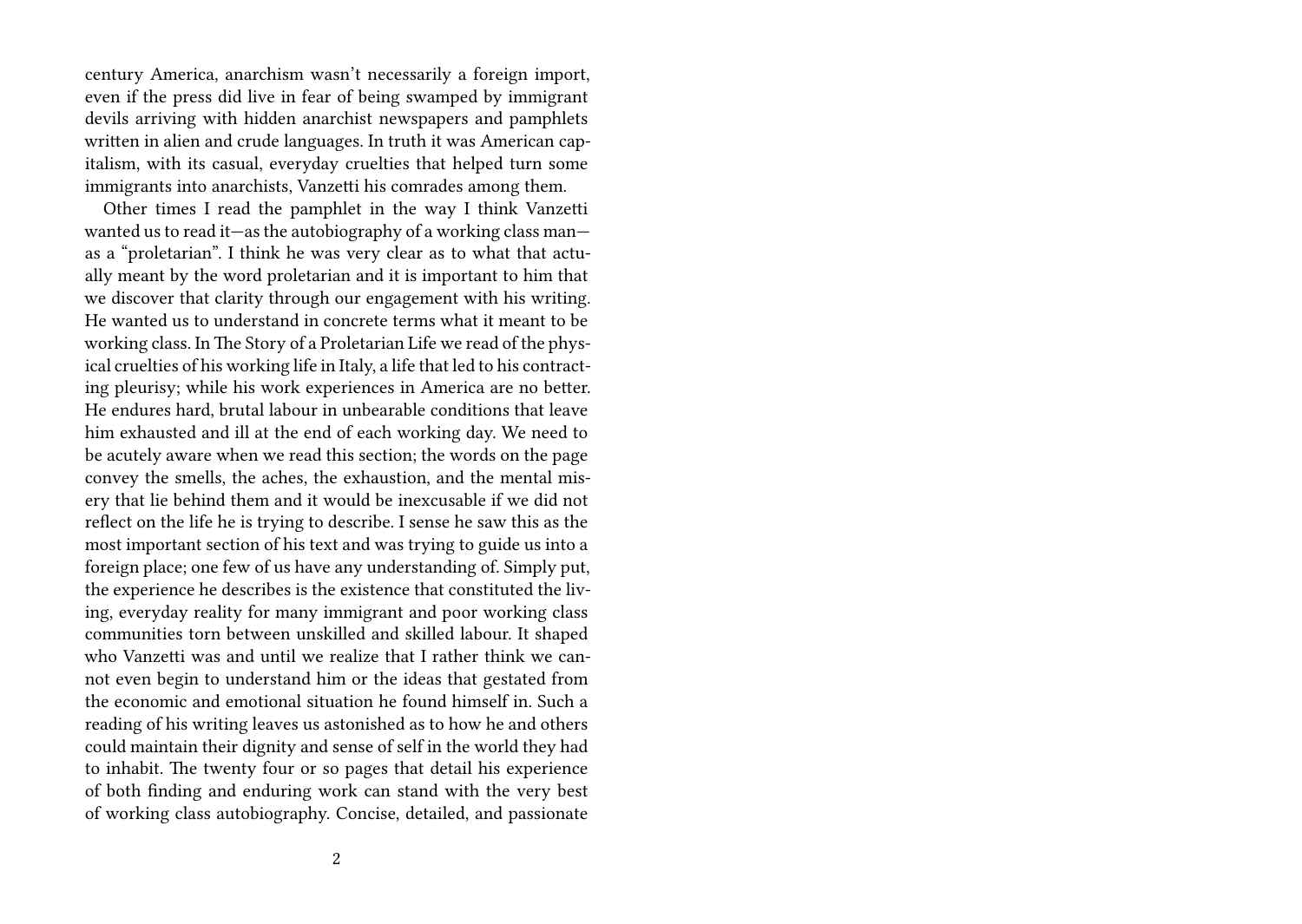they still somehow ensure that we never lose sight of Vanzetti the human being amidst all the squalor and viciousness that made up his day-to-day existence, just as he never did. He was more than that. As he wrote " I learned that class-consciousness was not a phrase invented by propagandists, but was a real, vital force, and that those who felt its significance were no longer beasts of burden, but were human beings." (18)

What has always fascinated me, though, is the idea of Vanzetti as a self-educated man, as an autodidact, and what that meant with regard to his anarchism. Time and time again I go back to his chapter "My Intellectual Life and Creed." I know, I think, why this chapter fascinates me and, perhaps, other anarchists of my generation. When I was growing up I met many self-educated working class men and women. They were everywhere in the community I lived in. They had left school at 13 or so, often having shown some promise there, because economic necessity had driven them to work.This was especially so in the case of women like my mother, never without a book in her hand, who left school early to work in a factory wrapping boiled sweets. Their learning had never followed the accepted trajectory of a university or "higher" education, that sense of order, shape and chronology that formed what we might call intellectual knowledge. Instead their intellectual life could be described as messy and contradictory, sometimes confrontational and often consisting of patterns that they had picked out for themselves from what they had read. Proscribed by what they could find in libraries, afford to buy, or could borrow from friends, they became autonomous learners in charge of their own education. They always recognized the "literary canon" and had, sometimes, a rather exaggerated respect for it. That said they brought their own frame of reference to the classics. I can remember sitting in a pub listening to two old miners tell me that Sir Walter Scott's "Ivanhoe" was a radical novel because they read it as an exercise in solidarity and anti-racism. Others felt the same about those awful novels of the English public school, (The Bounder of Greyfriars, that sort of thing)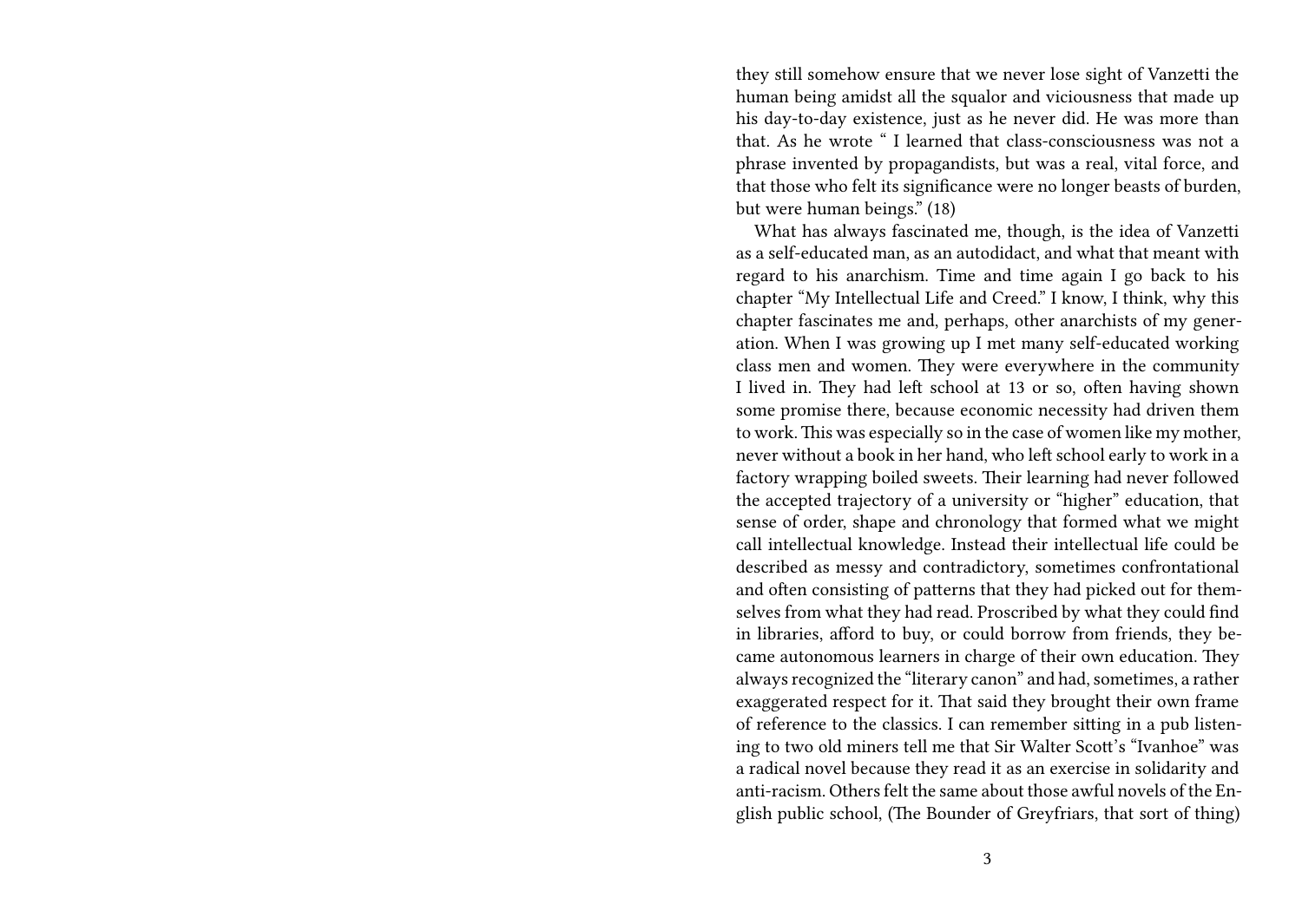which they saw as friends together against the world, and authority in general, rather than the classist, racist novels that many critics felt they actually were. Sometimes these readers did meet in small groups to talk about what they were reading. Mostly though it was, I think, a rather solitary and lonely business. Some of these people were in the English anarchist movement when I joined all those years ago. Like many working class autodidacts they saw learning in unique and individual patterns that cut across all sorts of disciplines and genres, informing both how they saw anarchism, and their relationships with other anarchists not from their background.

It was like that for Vanzetti. He very carefully lists what he was reading after his arrival in America. There are the usual anarchist suspects as well as Marx, Darwin, and Spencer. I imagine him, in his room after, or before work, poring over Renan's Life of Jesus a popular (and it has to be said, rather turgid) mainstay of late nineteenth and early twentieth century freethought, and re-affirming his antipathy to religious belief. We sense his coming to terms with history and discovering it's cycles and movements from Greece and Rome onwards and his belief that only now was humanity leaving the prehistoric age -indeed "human history has not yet begun". Of course there was also "literature"—Hugo, Tolstoy, Zola, poetry and, above all, The Divine Comedy. One senses that the latter was as much an influence on him as any anarchist writing that came his way. All of it, all this reading shaped, cemented, and challenged his ideas. The words of these writers struck a chord, crystallized what he was already sensing and made him aware of the beauty that could be found in the way words related to each other. Literature provided a balm to the exhaustion of his everyday life and lit up the world around him with a hope that was tangible. Waiting for him was anarchism and a movement that celebrated worker's culture and literacy, containing comrades who had a shared understanding of the dignity of life that he recognized and related to and helped him read, what he called, "The Book of Life; that is the Book of Books! All the others merely teach how to read this one." (29)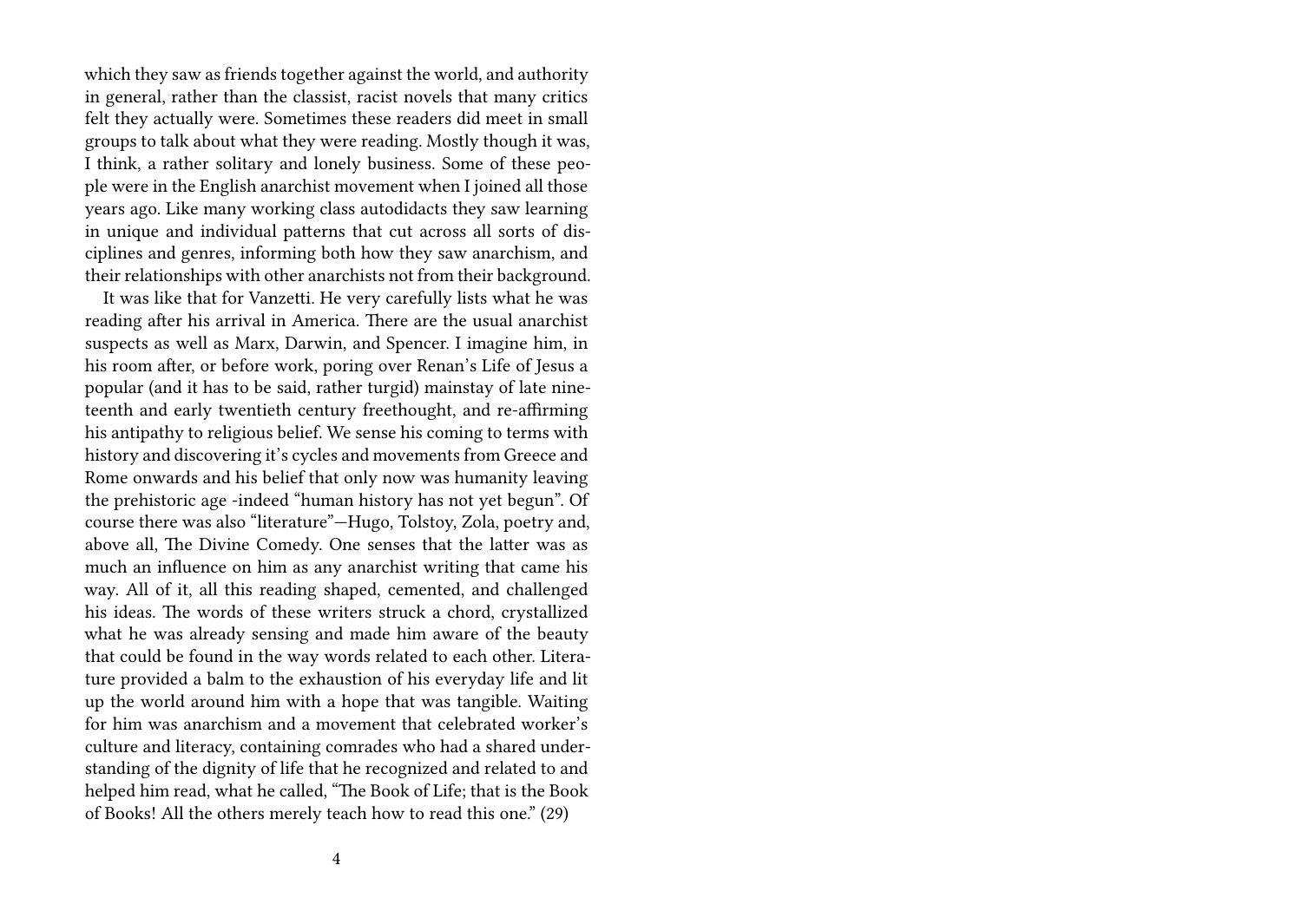ally worried. I feel pretty sure that he wouldn't mind. Life for him was thinking, questioning, and always tangling one self up with words and meanings, never forgetting they are worthless without the emotions they stir in us. Ninety-one years on and Vanzetti still has much to offer me. I am thankful I have had the chance to read him and I am thankful to him for his words that have always encouraged me to think, question and act.

I am and will be until the last instant (unless I should discover that I am in error) an anarchist-communist, because I believe that communism is the most humane form of social contract, because I know that only in liberty can man rise, become noble, and complete.

From: imminent rebellion #13: http://www.rebelpress.org.nz/ publications.

Through The Story of a Proletarian Life we can trace what contributed to Vanzetti's embrace of the "ideal', the pursuit of which made his life worth living. Given his circumstances when he wrote this pamphlet it is understandable that he does not mention some matters, but we should remind ourselves of a few things about the anarchist world he moved in. His anarchist context, if you will. Vanzetti was a committed and passionate anarchist communist whose anarchism meant a permanent contestation. Influenced by the ideas of writers such as Luigi Galleani, Peter Kropotkin, and Max Stirner, and re-inforced by their affinity with each other, some of Vanzetti's comrades, using any weapons they could, had been at war with the American government since the summer of 1914. Theirs (and his) was an anarchism that combined a fierce belief in the right of the individual to fight back and resist any "invasion" of his or her freedom and individuality, combined with a practical recognition of mutual aid and support: from each according to their ability; to each according to their need. Their anarchism was atheistic, opposed to any form of conciliation with capitalism, all embracing, and passionate in a way that might make some of us uneasy. Galleani's writings in the paper he edited, Cronaca Sovversiva, constantly celebrated individuals and groups who had carried out attacks on the rich and powerful. He lauded those men and women who had fought back by refusing to be acquiescent to the economic, physical and mental cruelty he defined as characteristic of both authoritarian and " democratic" states. This paper was critical in developing Vanzetti's appreciation of how anarchists should be; how they should carry themselves in a world that saw them as the enemy. That said, we do need to be careful though when we talk about influences and how they work. We can't say a paper said that so they did this. That's a convenience of approach that belongs in the archive and nowhere else. Processes of thinking went on, experiences in life were considered and a constant assessment of words was taking place, even if the words of anarchism resonated with them like only a few other words had ever resonated in their lives.